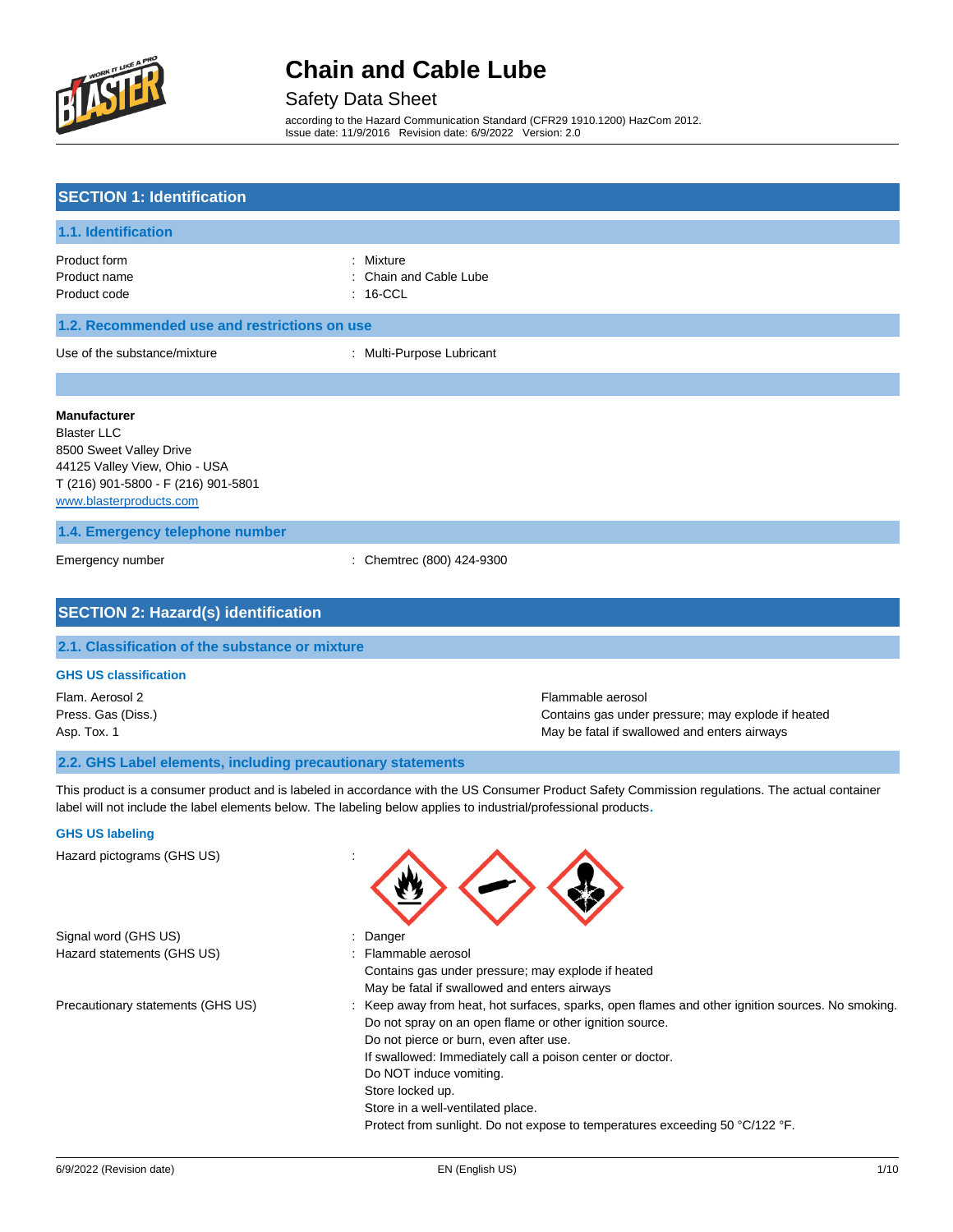### Safety Data Sheet

according to the Hazard Communication Standard (CFR29 1910.1200) HazCom 2012.

Dispose of contents/container to hazardous or special waste collection point, in accordance with local, regional, national and/or international regulation.

### **2.3. Other hazards which do not result in classification**

No additional information available

## **2.4. Unknown acute toxicity (GHS US)**

Not applicable

## **SECTION 3: Composition/Information on ingredients**

#### **3.1. Substances**

#### Not applicable

#### **3.2. Mixtures**

| <b>Name</b>                                           | <b>Product identifier</b> | $\frac{1}{2}$ | <b>Classification according to</b><br>the Hazard Communication<br><b>Standard (CFR29 1910.1200)</b><br><b>HazCom 2012.</b> |
|-------------------------------------------------------|---------------------------|---------------|----------------------------------------------------------------------------------------------------------------------------|
| Distillates, petroleum, hydrotreated light naphthenic | CAS-No.: 64742-53-6       | $30 - 60$     | Acute Tox, 4<br>(Inhalation:dust, mist); H332<br>Asp. Tox. 1; H304                                                         |
| Petroleum distillates, hydrotreated light             | CAS-No.: 64742-47-8       | $30 - 60$     | Flam. Lig. 3, H226<br>Asp. Tox. 1, H304                                                                                    |
| Carbon dioxide                                        | CAS-No.: 124-38-9         | $0.5 - 1.5$   | Press. Gas (Comp.); H280                                                                                                   |

\*Chemical name, CAS number and/or exact concentration have been withheld as a trade secret

| <b>SECTION 4: First-aid measures</b>                         |                                                                                                                                                                                             |  |
|--------------------------------------------------------------|---------------------------------------------------------------------------------------------------------------------------------------------------------------------------------------------|--|
|                                                              |                                                                                                                                                                                             |  |
| 4.1. Description of first aid measures                       |                                                                                                                                                                                             |  |
| First-aid measures after inhalation                          | : If breathing is difficult, remove victim to fresh air and keep at rest in a position comfortable for<br>breathing. Get medical advice/attention if you feel unwell.                       |  |
| First-aid measures after skin contact                        | : If irritation occurs, flush skin with plenty of water. Get medical attention if irritation persists.                                                                                      |  |
| First-aid measures after eye contact                         | : In case of contact, immediately flush eyes with plenty of water for at least 15 minutes. If easy to<br>do, remove contact lenses, if worn. If irritation persists, get medical attention. |  |
| First-aid measures after ingestion                           | : IF SWALLOWED: Immediately call a POISON CENTER or doctor/physician. Do NOT induce<br>vomiting.                                                                                            |  |
| 4.2. Most important symptoms and effects (acute and delayed) |                                                                                                                                                                                             |  |
| Symptoms/effects after inhalation                            | : May cause respiratory irritation.                                                                                                                                                         |  |
| Symptoms/effects after skin contact                          | : May cause skin irritation. Symptoms may include redness, drying, defatting and cracking of the<br>skin.                                                                                   |  |
| Symptoms/effects after eye contact                           | : May cause eye irritation. Symptoms may include discomfort or pain, excess blinking and tear<br>production, with possible redness and swelling.                                            |  |
| Symptoms/effects after ingestion                             | : May be fatal if swallowed and enters airways. This product may be aspirated into the lungs and<br>cause chemical pneumonitis. May cause stomach distress, nausea or vomiting.             |  |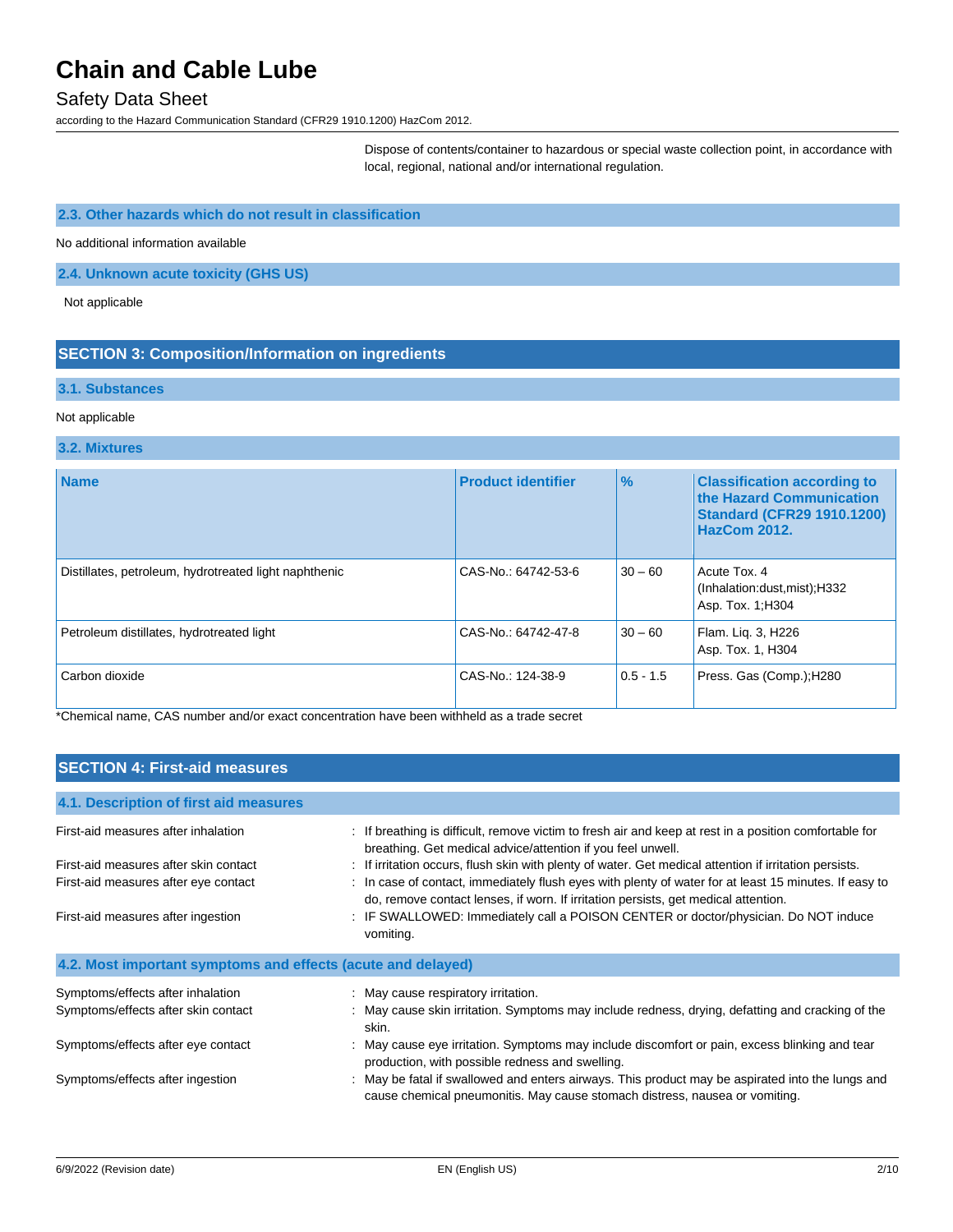## Safety Data Sheet

according to the Hazard Communication Standard (CFR29 1910.1200) HazCom 2012.

**4.3. Immediate medical attention and special treatment, if necessary**

Symptoms may not appear immediately. In case of accident or if you feel unwell, seek medical advice immediately (show the label or SDS where possible).

| <b>SECTION 5: Fire-fighting measures</b>                            |                                                                                                                                                                                                                                                                                                                                                                |  |  |
|---------------------------------------------------------------------|----------------------------------------------------------------------------------------------------------------------------------------------------------------------------------------------------------------------------------------------------------------------------------------------------------------------------------------------------------------|--|--|
| 5.1. Suitable (and unsuitable) extinguishing media                  |                                                                                                                                                                                                                                                                                                                                                                |  |  |
| Suitable extinguishing media<br>Unsuitable extinguishing media      | : Carbon dioxide, dry chemical, halons. Foam.<br>: Do not use water jet.                                                                                                                                                                                                                                                                                       |  |  |
| 5.2. Specific hazards arising from the chemical                     |                                                                                                                                                                                                                                                                                                                                                                |  |  |
| Fire hazard<br>Explosion hazard                                     | Flammable aerosol. Products of combustion may include, and are not limited to: oxides of<br>carbon. Oxides of nitrogen.<br>Heat may build pressure, rupturing closed containers, spreading fire and increasing risk of burns<br>and injuries.                                                                                                                  |  |  |
| 5.3. Special protective equipment and precautions for fire-fighters |                                                                                                                                                                                                                                                                                                                                                                |  |  |
| Firefighting instructions<br>Protection during firefighting         | : DO NOT fight fire when fire reaches explosives. Evacuate area.<br>: Keep upwind of fire. Wear full fire fighting turn-out gear (full Bunker gear) and respiratory<br>protection (SCBA). Vapors may be heavier than air and may travel along the ground to a distant<br>ignition source and flash back. Use water spray to keep fire-exposed containers cool. |  |  |

| <b>SECTION 6: Accidental release measures</b>                            |                                                                                                                                                                                                                                                                                  |  |  |
|--------------------------------------------------------------------------|----------------------------------------------------------------------------------------------------------------------------------------------------------------------------------------------------------------------------------------------------------------------------------|--|--|
| 6.1. Personal precautions, protective equipment and emergency procedures |                                                                                                                                                                                                                                                                                  |  |  |
| General measures                                                         | : Use personal protection recommended in Section 8. Isolate the hazard area and deny entry to<br>unnecessary and unprotected personnel. Isolate from fire, if possible, without unnecessary risk.<br>Remove ignition sources. Use special care to avoid static electric charges. |  |  |
| 6.1.1. For non-emergency personnel                                       |                                                                                                                                                                                                                                                                                  |  |  |
| No additional information available                                      |                                                                                                                                                                                                                                                                                  |  |  |
| 6.1.2. For emergency responders                                          |                                                                                                                                                                                                                                                                                  |  |  |
| No additional information available                                      |                                                                                                                                                                                                                                                                                  |  |  |
| <b>6.2. Environmental precautions</b>                                    |                                                                                                                                                                                                                                                                                  |  |  |
| No additional information available                                      |                                                                                                                                                                                                                                                                                  |  |  |
| 6.3. Methods and material for containment and cleaning up                |                                                                                                                                                                                                                                                                                  |  |  |
| For containment                                                          | Contain and/or absorb spill with inert material (e.g. sand, vermiculite), then place in a suitable<br>container. Do not flush to sewer or allow to enter waterways. Use appropriate Personal<br>Protective Equipment (PPE).                                                      |  |  |
| Methods for cleaning up                                                  | Scoop up material and place in a disposal container. Provide ventilation.                                                                                                                                                                                                        |  |  |
| 6.4. Reference to other sections                                         |                                                                                                                                                                                                                                                                                  |  |  |

See section 8 for further information on protective clothing and equipment and section 13 for advice on waste disposal.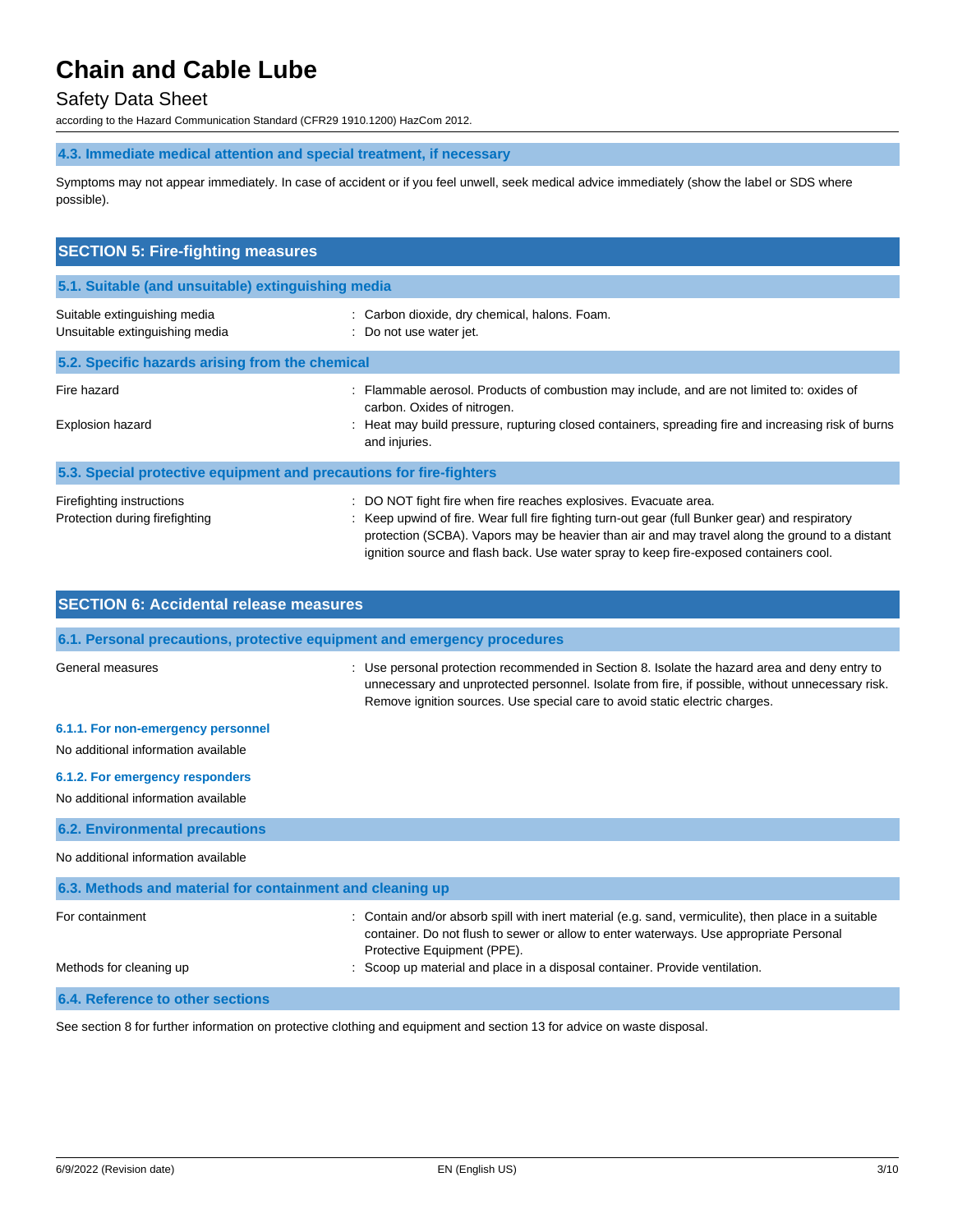## Safety Data Sheet

according to the Hazard Communication Standard (CFR29 1910.1200) HazCom 2012.

| <b>SECTION 7: Handling and storage</b>                            |                                                                                                                                                                                                                                                                                                                                                                                                                                                                  |
|-------------------------------------------------------------------|------------------------------------------------------------------------------------------------------------------------------------------------------------------------------------------------------------------------------------------------------------------------------------------------------------------------------------------------------------------------------------------------------------------------------------------------------------------|
| 7.1. Precautions for safe handling                                |                                                                                                                                                                                                                                                                                                                                                                                                                                                                  |
| Additional hazards when processed                                 | : Hazardous waste due to potential risk of explosion. Do not pierce or burn, even after use. Keep<br>away from sources of ignition - No smoking.                                                                                                                                                                                                                                                                                                                 |
| Precautions for safe handling                                     | : Do not spray on an open flame or other ignition source. Keep away from sources of ignition - No<br>smoking. Use non-sparking tools. Use explosion-proof equipment. Take precautionary measures<br>against static discharge. Avoid contact with skin and eyes. Do not swallow. Do not breathe gas,<br>fumes, vapour or spray. When using do not eat, drink or smoke. Use only outdoors or in a well-<br>ventilated area. Do not pierce or burn, even after use. |
| Hygiene measures                                                  | : Launder contaminated clothing before reuse. Wash hands before eating, drinking, or smoking.                                                                                                                                                                                                                                                                                                                                                                    |
| 7.2. Conditions for safe storage, including any incompatibilities |                                                                                                                                                                                                                                                                                                                                                                                                                                                                  |
| Technical measures                                                | : Proper grounding procedures to avoid static electricity should be followed.                                                                                                                                                                                                                                                                                                                                                                                    |
| Storage conditions                                                | : Keep locked up and out of reach of children. Do not expose to temperatures exceeding 50 °C/<br>122 °F. Store away from direct sunlight or other heat sources. Keep in fireproof place.                                                                                                                                                                                                                                                                         |
| Storage area                                                      | Store in a well-ventilated place.                                                                                                                                                                                                                                                                                                                                                                                                                                |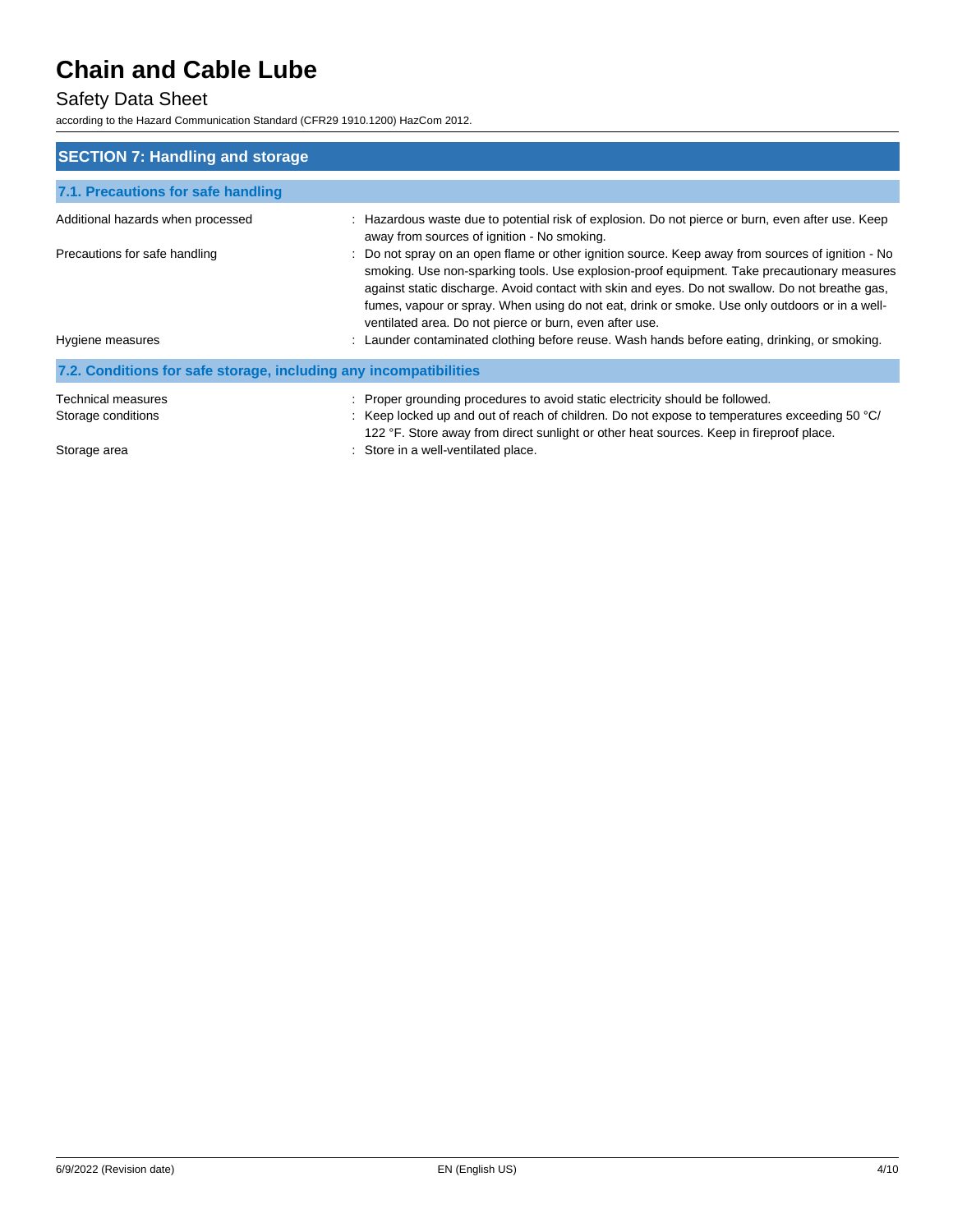## Safety Data Sheet

according to the Hazard Communication Standard (CFR29 1910.1200) HazCom 2012.

| <b>SECTION 8: Exposure controls/personal protection</b>            |                         |  |
|--------------------------------------------------------------------|-------------------------|--|
| <b>8.1. Control parameters</b>                                     |                         |  |
| <b>Chain and Cable Lube</b>                                        |                         |  |
| No additional information available                                |                         |  |
| Petroleum distillates, hydrotreated light (64742-47-8)             |                         |  |
| No additional information available                                |                         |  |
| Carbon dioxide (124-38-9)                                          |                         |  |
| <b>USA - ACGIH - Occupational Exposure Limits</b>                  |                         |  |
| ACGIH OEL TWA [ppm]                                                | 5000 ppm                |  |
| ACGIH OEL STEL [ppm]                                               | 30000 ppm               |  |
| <b>USA - OSHA - Occupational Exposure Limits</b>                   |                         |  |
| OSHA PEL (TWA) [1]                                                 | 9000 mg/m <sup>3</sup>  |  |
| OSHA PEL (TWA) [2]                                                 | 5000 ppm                |  |
| <b>USA - IDLH - Occupational Exposure Limits</b>                   |                         |  |
| IDLH [ppm]                                                         | 40000 ppm               |  |
| <b>USA - NIOSH - Occupational Exposure Limits</b>                  |                         |  |
| NIOSH REL (TWA)                                                    | 9000 mg/m <sup>3</sup>  |  |
| NIOSH REL TWA [ppm]                                                | 5000 ppm                |  |
| NIOSH REL (STEL)                                                   | 54000 mg/m <sup>3</sup> |  |
| NIOSH REL STEL [ppm]                                               | 30000 ppm               |  |
| Distillates, petroleum, hydrotreated light naphthenic (64742-53-6) |                         |  |
| No additional information available                                |                         |  |
| 8.2. Appropriate engineering controls                              |                         |  |

| Appropriate engineering controls | Use ventilation adequate to keep exposures (airborne levels of dust, fume, vapor, etc.) below |
|----------------------------------|-----------------------------------------------------------------------------------------------|
|                                  | recommended exposure limits.                                                                  |
| Environmental exposure controls  | Maintain levels below Community environmental protection thresholds.                          |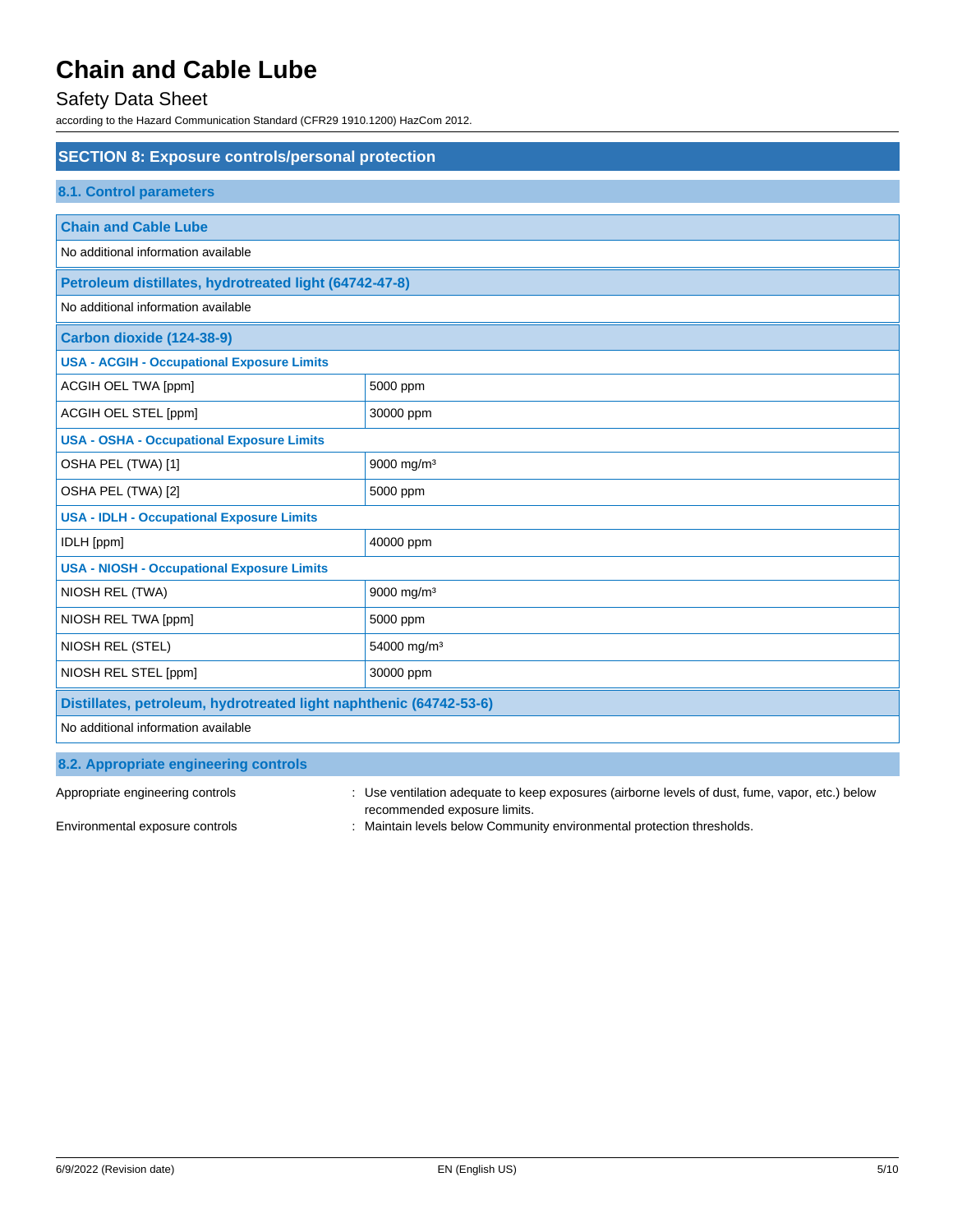### Safety Data Sheet

according to the Hazard Communication Standard (CFR29 1910.1200) HazCom 2012.

#### **8.3. Individual protection measures/Personal protective equipment**

#### **Hand protection:**

Wear chemically resistant protective gloves.

#### **Eye protection:**

Safety glasses or goggles are recommended when using product.

#### **Skin and body protection:**

Wear suitable protective clothing

#### **Respiratory protection:**

In case of insufficient ventilation, wear suitable respiratory equipment. Respirator selection must be based on known or anticipated exposure levels, the hazards of the product and the safe working limits of the selected respirator.

#### **Other information:**

Do not eat, smoke or drink where material is handled, processed or stored. Wash hands carefully before eating or smoking. Handle according to established industrial hygiene and safety practices.

## **SECTION 9: Physical and chemical properties**

#### **9.1. Information on basic physical and chemical properties**

| Physical state                              | Liquid                 |
|---------------------------------------------|------------------------|
| Appearance                                  | Hazy. Liquid. Aerosol. |
| Color                                       | milky                  |
| Odor                                        | Mild aliphatic         |
| Odor threshold                              | No data available      |
| pH                                          | No data available      |
| Melting point                               | No data available      |
| Freezing point                              | No data available      |
| Boiling point                               | 193°C (380 °F)         |
| Flash point                                 | 64 °C (148 °F)<br>÷.   |
| Relative evaporation rate (butyl acetate=1) | No data available      |
| Flammability                                | Flammable aerosol.     |
| Vapor pressure                              | No data available      |
| Relative vapor density at 20 °C             | No data available      |
| Relative density                            | 0.84                   |
| Solubility                                  | No data available      |
| Partition coefficient n-octanol/water       | No data available      |
| Auto-ignition temperature                   | No data available      |
| Decomposition temperature                   | No data available      |
| Viscosity, kinematic                        | No data available      |
| Viscosity, dynamic                          | No data available      |
| <b>Explosion limits</b>                     | No data available      |
| <b>Explosive properties</b>                 | No data available      |
| Oxidizing properties                        | No data available      |
|                                             |                        |
| 9.2. Other information                      |                        |
| <b>Heat of Combustion</b>                   | 49.7 kJ/g              |
| <b>Flame Projection</b>                     | 0 inches               |

Flashback : None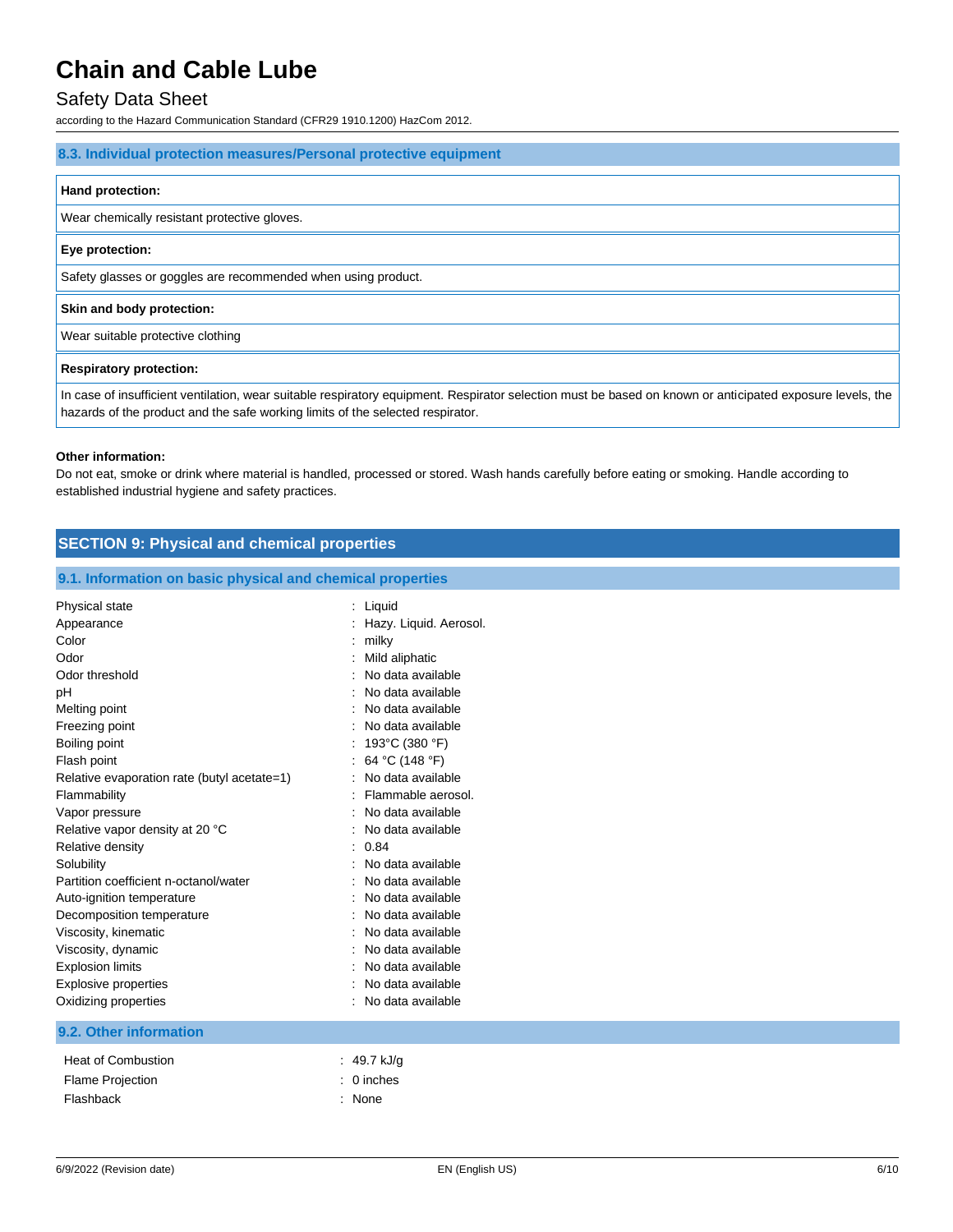### Safety Data Sheet

according to the Hazard Communication Standard (CFR29 1910.1200) HazCom 2012.

### **SECTION 10: Stability and reactivity**

#### **10.1. Reactivity**

No dangerous reaction known under conditions of normal use.

#### **10.2. Chemical stability**

Stable under normal storage conditions. Flammable aerosol. Contents under pressure. Container may explode if heated. Do not puncture. Do not burn. Extreme risk of explosion by shock, friction, fire or other sources of ignition.

**10.3. Possibility of hazardous reactions**

No dangerous reaction known under conditions of normal use.

**10.4. Conditions to avoid**

Sources of ignition. Heat. Incompatible materials.

**10.5. Incompatible materials**

Strong oxidizing agents.

**10.6. Hazardous decomposition products**

May include, and are not limited to: oxides of carbon. Oxides of nitrogen.

### **SECTION 11: Toxicological information**

| 11.1. Information on toxicological effects                                                                                                   |                                                                                        |  |
|----------------------------------------------------------------------------------------------------------------------------------------------|----------------------------------------------------------------------------------------|--|
| Acute toxicity (oral)<br>Acute toxicity (dermal)<br>Acute toxicity (inhalation)                                                              | Not classified<br>Not classified<br>Not classified                                     |  |
| Petroleum distillates, hydrotreated light (64742-47-8)                                                                                       |                                                                                        |  |
| LD50 oral rat                                                                                                                                | > 5000 mg/kg                                                                           |  |
| LD50 dermal rabbit                                                                                                                           | > 2000 mg/kg                                                                           |  |
| LC50 inhalation rat                                                                                                                          | $> 5.2$ mg/l/4h                                                                        |  |
| Distillates, petroleum, hydrotreated light naphthenic (64742-53-6)                                                                           |                                                                                        |  |
| LD50 oral rat                                                                                                                                | > 5000 mg/kg                                                                           |  |
| LD50 dermal rabbit                                                                                                                           | > 2000 mg/kg                                                                           |  |
| LC50 inhalation rat                                                                                                                          | 2180 mg/m <sup>3</sup> (Exposure time: 4 h)                                            |  |
| ATE US (vapors)                                                                                                                              | 2.18 mg/l/4h                                                                           |  |
| ATE US (dust, mist)                                                                                                                          | 2.18 mg/l/4h                                                                           |  |
| Skin corrosion/irritation<br>Serious eye damage/irritation<br>Respiratory or skin sensitization<br>Germ cell mutagenicity<br>Carcinogenicity | Not classified<br>Not classified<br>Not classified<br>Not classified<br>Not classified |  |
| Reproductive toxicity                                                                                                                        | Not classified                                                                         |  |
| Petroleum distillates, hydrotreated light (64742-47-8)                                                                                       |                                                                                        |  |
| NOAEL (animal/male, F0/P)                                                                                                                    | $\geq$ 3000 mg/kg body weight Animal: rat, Animal sex: male                            |  |
| STOT-single exposure                                                                                                                         | Not classified                                                                         |  |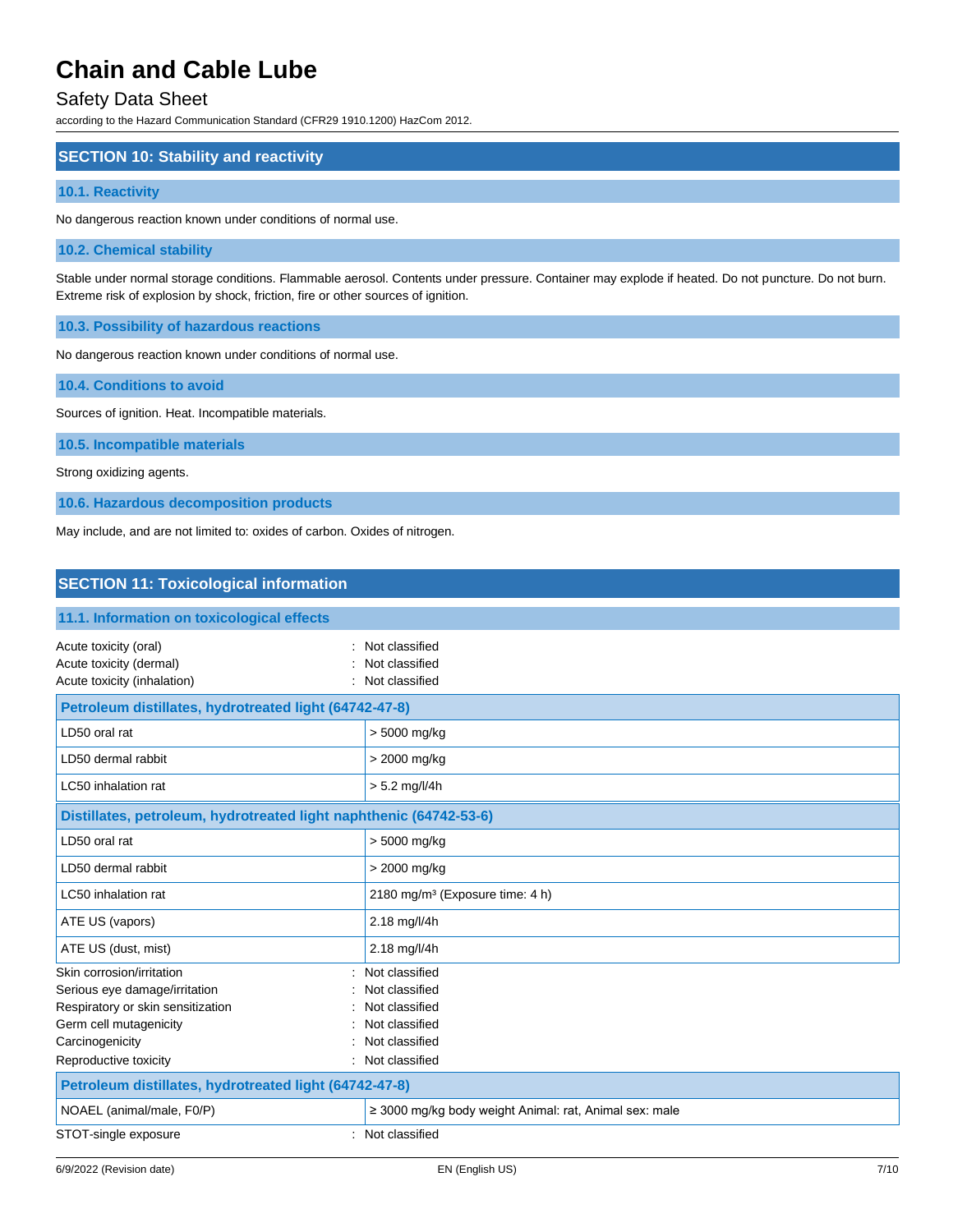## Safety Data Sheet

according to the Hazard Communication Standard (CFR29 1910.1200) HazCom 2012.

| STOT-repeated exposure                                             | Not classified                                                                                                                                                                |  |
|--------------------------------------------------------------------|-------------------------------------------------------------------------------------------------------------------------------------------------------------------------------|--|
| Petroleum distillates, hydrotreated light (64742-47-8)             |                                                                                                                                                                               |  |
| NOAEL (oral, rat, 90 days)                                         | 750 mg/kg body weight Animal: rat, Animal sex: female                                                                                                                         |  |
| NOAEC (inhalation, rat, vapor, 90 days)                            | ≥ 0.024 mg/l air Animal: rat, Guideline: OECD Guideline 412 (Subacute Inhalation Toxicity: 28-<br>Day Study)                                                                  |  |
| Distillates, petroleum, hydrotreated light naphthenic (64742-53-6) |                                                                                                                                                                               |  |
| LOAEL (oral, rat, 90 days)                                         | 125 mg/kg body weight Animal: rat, Animal sex: male, Guideline: OECD Guideline 408<br>(Repeated Dose 90-Day Oral Toxicity in Rodents)                                         |  |
| NOAEL (dermal, rat/rabbit, 90 days)                                | $\approx$ 1000 mg/kg body weight Animal: rabbit, Guideline: OECD Guideline 410 (Repeated Dose<br>Dermal Toxicity: 21/28-Day Study)                                            |  |
| Aspiration hazard                                                  | May be fatal if swallowed and enters airways.                                                                                                                                 |  |
| Viscosity, kinematic                                               | No data available                                                                                                                                                             |  |
| Symptoms/effects after inhalation                                  | May cause respiratory irritation.                                                                                                                                             |  |
| Symptoms/effects after skin contact                                | May cause skin irritation. Symptoms may include redness, drying, defatting and cracking of the<br>skin.                                                                       |  |
| Symptoms/effects after eye contact                                 | May cause eye irritation. Symptoms may include discomfort or pain, excess blinking and tear<br>production, with possible redness and swelling.                                |  |
| Symptoms/effects after ingestion                                   | May be fatal if swallowed and enters airways. This product may be aspirated into the lungs and<br>cause chemical pneumonitis. May cause stomach distress, nausea or vomiting. |  |
| Other information                                                  | Likely routes of exposure: ingestion, inhalation, skin and eye.                                                                                                               |  |

| <b>SECTION 12: Ecological information</b> |  |
|-------------------------------------------|--|
|                                           |  |

### **12.1. Toxicity**

Ecology - general interval in the second of the second of the second of the second of the second of the second of the second of the second of the second of the second of the second of the second of the second of the second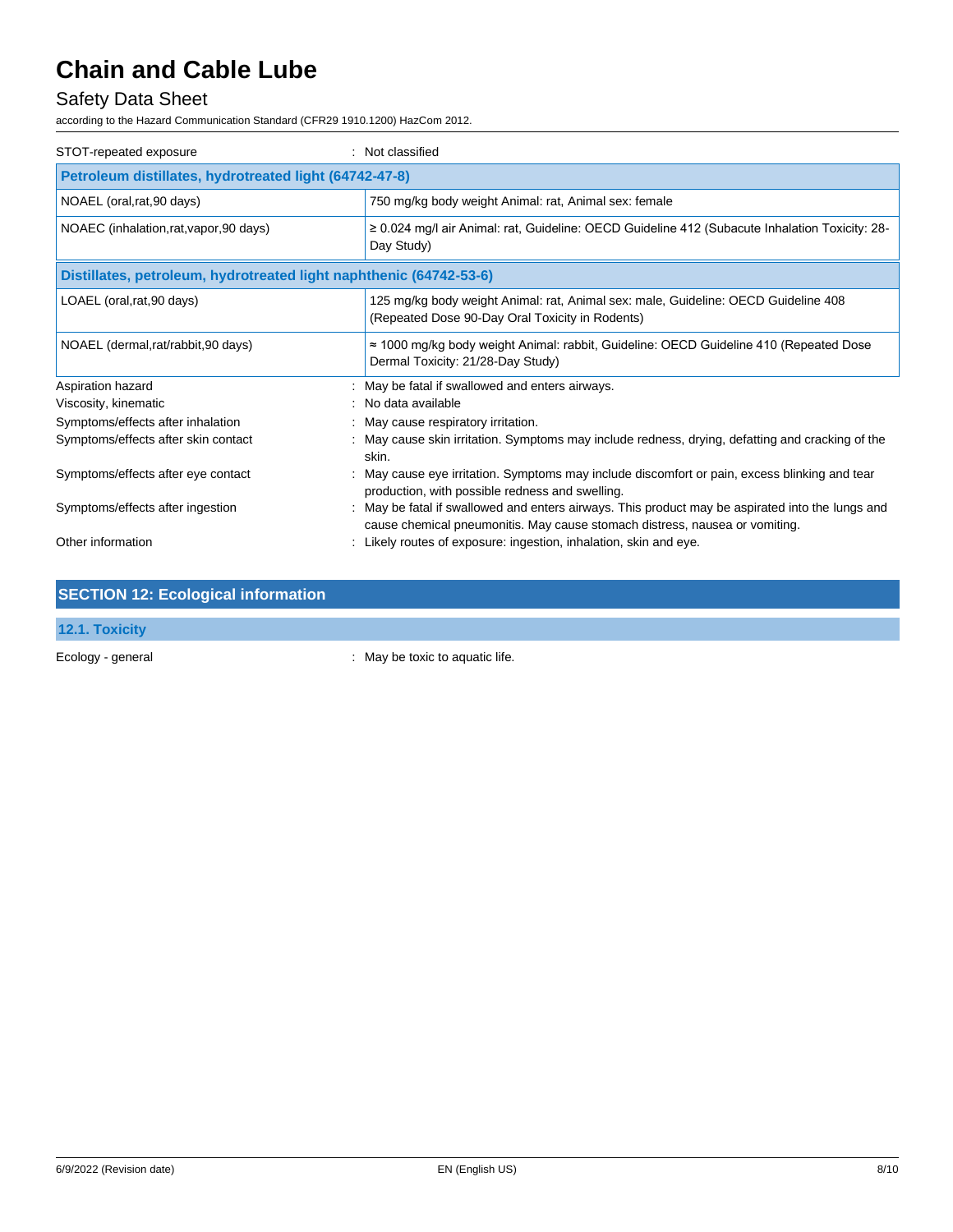## Safety Data Sheet

according to the Hazard Communication Standard (CFR29 1910.1200) HazCom 2012.

| Petroleum distillates, hydrotreated light (64742-47-8)             |                                                                             |  |
|--------------------------------------------------------------------|-----------------------------------------------------------------------------|--|
| LC50 - Fish [1]                                                    | 45 mg/l (Exposure time: 96 h - Species: Pimephales promelas [flow-through]) |  |
| LC50 - Fish [2]                                                    | 2.2 mg/l (Exposure time: 96 h - Species: Lepomis macrochirus [static])      |  |
| Distillates, petroleum, hydrotreated light naphthenic (64742-53-6) |                                                                             |  |
| LC50 - Fish [1]                                                    | > 5000 mg/l (Exposure time: 96 h - Species: Oncorhynchus mykiss)            |  |
| EC50 - Crustacea [1]                                               | > 1000 mg/l (Exposure time: 48 h - Species: Daphnia magna)                  |  |
| 12.2. Persistence and degradability                                |                                                                             |  |
| <b>Chain and Cable Lube</b>                                        |                                                                             |  |
| Persistence and degradability                                      | Not established.                                                            |  |
| 12.3. Bioaccumulative potential                                    |                                                                             |  |
| <b>Chain and Cable Lube</b>                                        |                                                                             |  |
| Bioaccumulative potential                                          | Not established.                                                            |  |
| Petroleum distillates, hydrotreated light (64742-47-8)             |                                                                             |  |
| BCF - Fish [1]                                                     | $61 - 159$                                                                  |  |
| Carbon dioxide (124-38-9)                                          |                                                                             |  |
| BCF - Fish [1]                                                     | (no bioaccumulation)                                                        |  |
| 12.4. Mobility in soil                                             |                                                                             |  |
| No additional information available                                |                                                                             |  |
| 12.5. Other adverse effects                                        |                                                                             |  |

No additional information available

| <b>SECTION 13: Disposal considerations</b> |                                                                                                                                                                                          |
|--------------------------------------------|------------------------------------------------------------------------------------------------------------------------------------------------------------------------------------------|
| 13.1. Disposal methods                     |                                                                                                                                                                                          |
| Product/Packaging disposal recommendations | This material must be disposed of in accordance with all local, state, provincial, and federal<br>regulations. The generation of waste should be avoided or minimized wherever possible. |
| Additional information                     | Flammable vapors may accumulate in the container.                                                                                                                                        |

| <b>SECTION 14: Transport information</b> |                                                                                          |
|------------------------------------------|------------------------------------------------------------------------------------------|
| In accordance with DOT                   |                                                                                          |
| 14.1. UN number                          |                                                                                          |
| DOT NA No                                | : UN1950                                                                                 |
| 14.2. UN proper shipping name            |                                                                                          |
| Proper Shipping Name (DOT)               | : Aerosols (flammable, n.o.s. (engine starting fluid) (each not exceeding 1 L capacity)) |